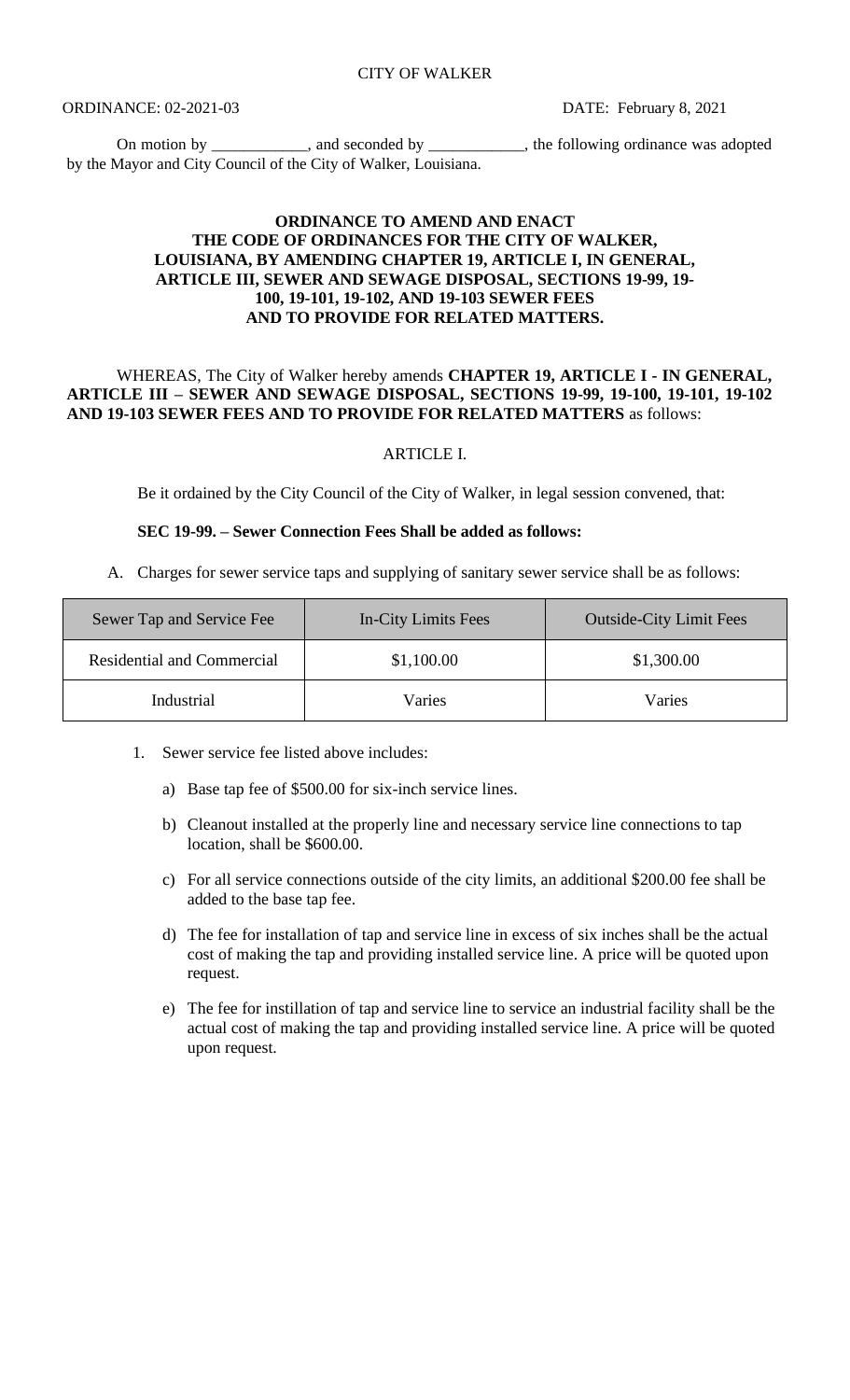- B. Effective April, 2021 with the billing of cycle 1 and each succeeding fiscal year thereafter effective July 1 with the billing of cycle 1 the above charges in section 19-99 shall be adjusted to reflect changes in the fiscal year cost of operations, as reflected by fluctuations based on United States Department of Labor — Bureau of Labor Statistics published consumer price index (CPI) unadjusted indexes for Urban Wage Earners and Clerical Workers (CPI-W): U.S. city average, by expenditure category and commodity and service group (all items). The rate modification month shall be April. CPI increase is computed by comparing the current month of April with the prior month of April index for all items. The CPI index change is converted to a percentage by dividing the CPI index change by the prior April CPI index. This is the percentage increase (rounded to two decimal places).
- C. Application for and payment of all charges for service taps must be made at the utility office located at city hall, a minimum of ten working days prior to need.

## **Section 19-100 shall be added as follows:**

- A. The City Council finds, determines, and declares that:
	- 1. The City of Walker's utility department is tasked with maintaining and improving its wastewater facilities in order to maintain current standards of public health if new development is to be accommodated without decreasing its existing conditions.
	- 2. The creation of an impact fee is a preferred method to ensure new development bears a proportionate share of the cost for any necessary improvements generated by new connections to the existing wastewater system.
	- 3. The fees established in section 19-102 are derived from and based upon the cost to provide additional wastewater facilities necessitated by connections to the existing sewerage system.

### **Section 19-101 shall be added as follows:**

- A. After the effective date of this ordinance any person in either the incorporated or unincorporated areas served by the city's wastewater system who:
	- 1. Has or constructs subdivision improvements which are to be connected to the wastewater system and are accepted for maintenance by the city;
	- 2. Connects to the wastewater system; or
	- 3. Changes that modify, alter, or expand the use of an existing connection to the existing wastewater system.

is hereby required to pay a wastewater facilities impact fee in the manner and amount set forth in this article.

### **Sec. 19.-102 shall be added as follows:**

A. The amount of the wastewater facilities impact fee shall be determined by the following:

| <b>Sewer Impact Fees</b> | In-City Limits Fees         | <b>Outside-City Limit Fees</b> |
|--------------------------|-----------------------------|--------------------------------|
| Residential & Commercial | \$1,750.00 per Address/Unit | \$1,750.00 per Address/Unit    |
| Subdivision              | \$1,750.00 per Lot          | $$1,750.00$ per Lot            |
| Industrial               | Varies                      | Varies                         |

B. In the case of change, modification, or expansion of use of an existing connection to the wastewater system, the impact fee shall be determined by the City based upon the net increase in the size of the meter for the new connection over the size of the meter for the previous connection.